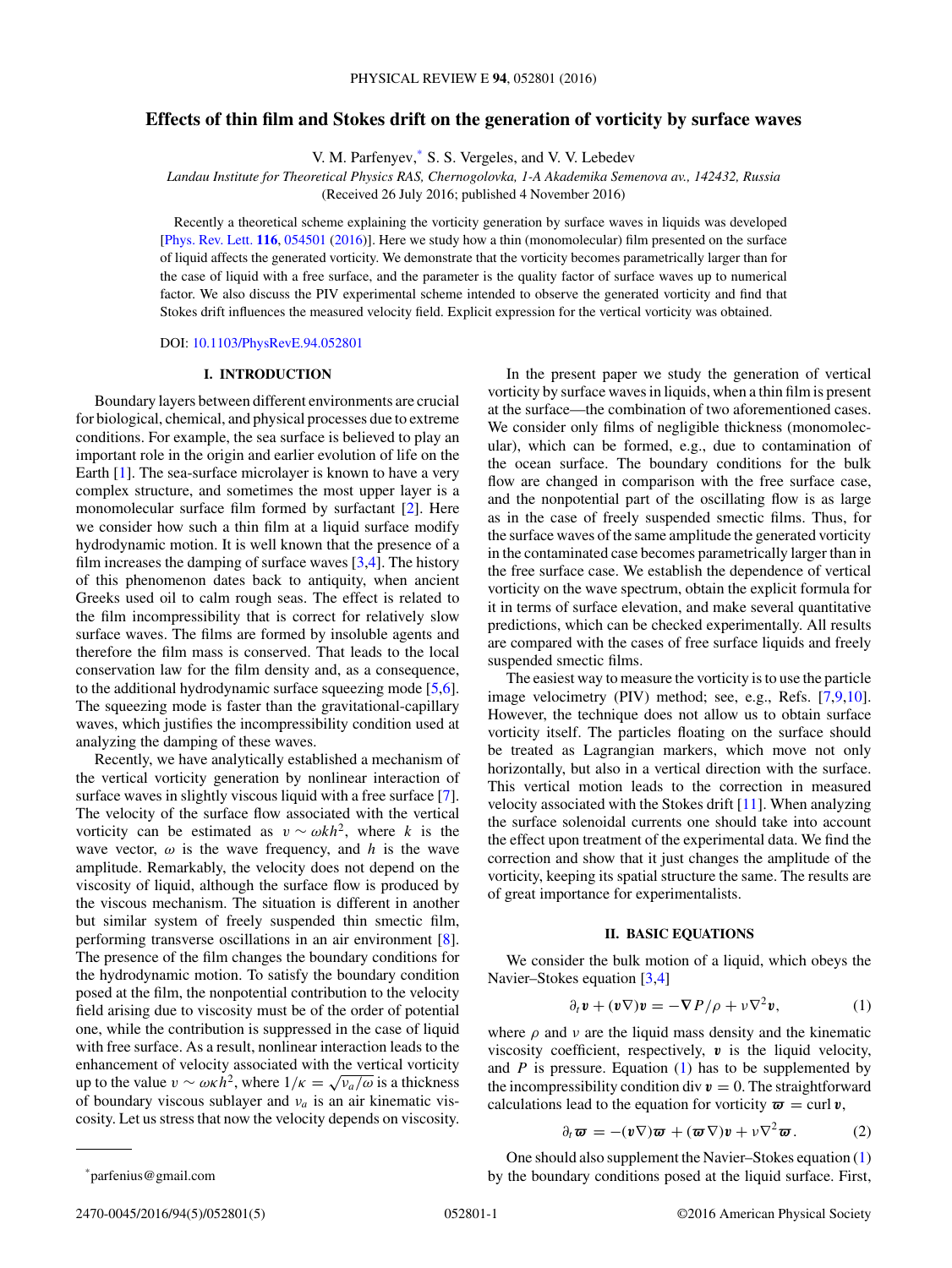<span id="page-1-0"></span>it is the kinematic boundary condition [\[3\]](#page-3-0)

$$
\partial_t h = v_z - v_x \partial_x h - v_y \partial_y h, \tag{3}
$$

implying that the liquid surface moves with the velocity *v*. Here and thereafter we assume that the axis *Z* is directed vertically, opposite to the gravitational acceleration *g* and that the equilibrium liquid surface coincides with plane  $z = 0$ . The deviations from the equilibrium shape are described by the elevation  $h(t, x, y)$ , i. e., the liquid surface is determined by the equation  $z = h(t, x, y)$ . Note that the pressure *P* in the Navier–Stokes equation [\(1\)](#page-0-0) includes the gravitational term:  $P = p + \rho gz$ , where *p* is the internal pressure.

There is also the dynamic boundary condition that can be obtained from the requirement of zero momentum flux through the liquid surface. In the presence of a film on a liquid surface one has to take into account inhomogeneity of the surface tension coefficient  $\sigma(t,x,y)$  related to its dependence on the film thickness. Therefore, the boundary conditions at a liquid surface  $z = h$  are modified in comparison with the free surface; see e.g., Ref. [\[4\]](#page-3-0). They are

$$
P - 2\rho v l_i l_k \partial_i v_k = \rho g h + \sigma (\nabla l), \qquad (4)
$$

$$
\rho v \delta_{ij}^{\perp} l_k(\partial_j v_k + \partial_k v_j) = \delta_{ij}^{\perp} \partial_j \sigma. \tag{5}
$$

Here  $l(t, x, y) = \frac{-\partial_x h}{-\partial_y h}$ ,  $\frac{1}{\sqrt{g}}$  is the unit vector normal to the surface,  $g = 1 + (\nabla h)^2$  can be thought as the determinant of the film metric tensor, and  $\delta_{i\bar{j}}^{\perp} = \delta_{ij} - l_i l_j$ is a projector operator on a film surface. The vorticity  $\overline{\omega_i} = \epsilon_{ijk}\partial_j v_k$  should satisfy the boundary condition, which follows from Eq. (5):

$$
l_m l_k \partial_k \varpi_m + (\partial_i v_k + \partial_k v_i) \epsilon_{imn} l_m K_{kn} = 0, \qquad (6)
$$

where  $\epsilon_{ijk}$  is the unit antisymmetric tensor and we have introduced the curvature tensor  $K_{ik} = K_{ki} = (\delta_{ij} - l_i l_j) \partial_j l_k$ . Note that the gradient of the surface tension drops from the boundary condition (6).

To close the system of equations we need to know the dependence of surface tension  $\sigma$  on the film density per unit area *n*. Moreover, since we have a new variable *n*, we should write down an additional equation. This is the mass conservation law for the film density [\[6\]](#page-4-0):

$$
\partial_t(\sqrt{g}n) + \partial_\alpha(\sqrt{g}nv_\alpha) = 0, \tag{7}
$$

where the value of velocity field should be taken at the liquid surface  $z = h$ . Here and below Greek indices run over x and *y*. The quantity  $\sqrt{g}n$  is a projection of the film density on the *X*-*Y* plane. Equation (7) can be rewritten as

$$
(\partial_t + \boldsymbol{v} \nabla) \ln n + \delta_{ij}^{\perp} \partial_i v_j = 0, \tag{8}
$$

where the relation  $(3)$  was exploited.

## **III. LINEAR APPROXIMATION**

Further, we consider the case where some surface waves are excited in the liquid. The case of deep water is implied. We assume that the wave steepness is small, i.e.,  $|\nabla h| \ll 1$ . We also assume that the waves are weakly decaying, i.e.,  $\gamma =$  $\sqrt{vk^2/\omega} \ll 1$ , where  $\omega$  is the wave frequency and *k* is its wave number.

Upon examining the hydrodynamic motion the film can be treated as incompressible in the linear approximation [\[4\]](#page-3-0), since the surface area of the film is changed only in second order in  $|\nabla h| \ll 1$ . Therefore, we arrive at the surface incompressibility condition posed at  $z = 0$ 

$$
\partial_{\alpha}v_{\alpha}=0, \quad \partial_{z}v_{z}=0, \tag{9}
$$

where we have used the three-dimensional incompressibility condition  $\nabla v = 0$ . Formally, the conditions (9) can be obtained from Eq. (8) after neglecting nonlinear terms and the time derivative. Let us establish the corresponding criterion. It follows from Eq. (5) that  $\delta\sigma \sim \rho \nu \nu$ . Therefore,  $\delta n \sim (\partial \sigma / \partial n)^{-1} \rho \nu \nu$  and we arrive at the condition

$$
\omega \rho \nu \ll k n \partial \sigma / \partial n. \tag{10}
$$

In the linear approximation, all quantities characterizing the surface waves can be expressed via the surface elevation *h*. The explicit expressions for velocity and vorticity to leading order in parameter *γ* are

$$
v_{\alpha} = v \frac{\hat{\kappa}(\hat{\kappa} + \hat{k})}{\hat{k}} (e^{\hat{k}z} - e^{\hat{\kappa}z}) \partial_{\alpha} h, \tag{11}
$$

$$
v_z = v(\hat{\kappa} + \hat{k})(\hat{\kappa}e^{\hat{k}z} - \hat{k}e^{\hat{k}z})h, \tag{12}
$$

$$
\varpi_{\alpha} = \epsilon_{\alpha\beta} \frac{\hat{\kappa} + \hat{k}}{\hat{k}} e^{\hat{\kappa}z} \partial_{\beta} \partial_{t} h + O(\gamma^{2}), \tag{13}
$$

where we introduced nonlocal operators  $\hat{k} = (-\partial_x^2 - \partial_y^2)^{1/2}$ ,  $\hat{\kappa} = (\partial_t / v + \hat{k}^2)^{1/2}$ . The first terms on the right-hand sides of expressions  $(11)$  and  $(12)$  correspond to the potential part of velocity, whereas the last terms represent corrections, arising due to viscosity. The vorticity  $\varpi_{\alpha}$  is located in a relatively thin layer near the surface. The depth of the layer is estimated as  $\gamma/k \ll 1/k$ , where  $1/k$  is the penetration depth of the potential velocity.

The presence of film does not change the dispersion law of surface waves,  $\omega^2 = g k + (\sigma_0/\rho)k^3$ , except for the change in  $\sigma_0$ —an equilibrium value of surface tension  $\sigma$ . However, the wave damping is larger than in the clean case:

$$
\frac{\operatorname{Im}\omega}{\omega} = \frac{\gamma}{2\sqrt{2}}.\tag{14}
$$

Formally, it happens because, to satisfy the boundary condition (9), the viscous contribution to the velocity field should be of the order of potential one, see Eqs.  $(11)$  and  $(12)$ , while in the free surface case the viscous contribution is smaller in parameter  $\gamma$ ; see, e.g., Ref. [\[7\]](#page-4-0). Nevertheless, let us stress that the waves attenuate weakly due to the condition  $\gamma \ll 1$ .

Note that the result  $(14)$  can be found in Ref. [\[4\]](#page-3-0) for capillary waves. For these waves the criterion  $(10)$  reads as *νσ*<sup>1</sup>*/*<sup>2</sup>*ρ*<sup>1</sup>*/*<sup>2</sup>*k*<sup>1</sup>*/*<sup>2</sup> *n∂σ/∂n*.

#### **IV. NONLINEAR MECHANISM**

Principally, there is a second-order contribution in **∇***h* to *δn*. Then the first term in the boundary condition (8) could be relevant for examining nonlinear effects. However, the contribution is irrelevant for the subsequent analysis, because the film density *n* and the surface tension  $\sigma$  do not enter in the boundary condition  $(6)$ .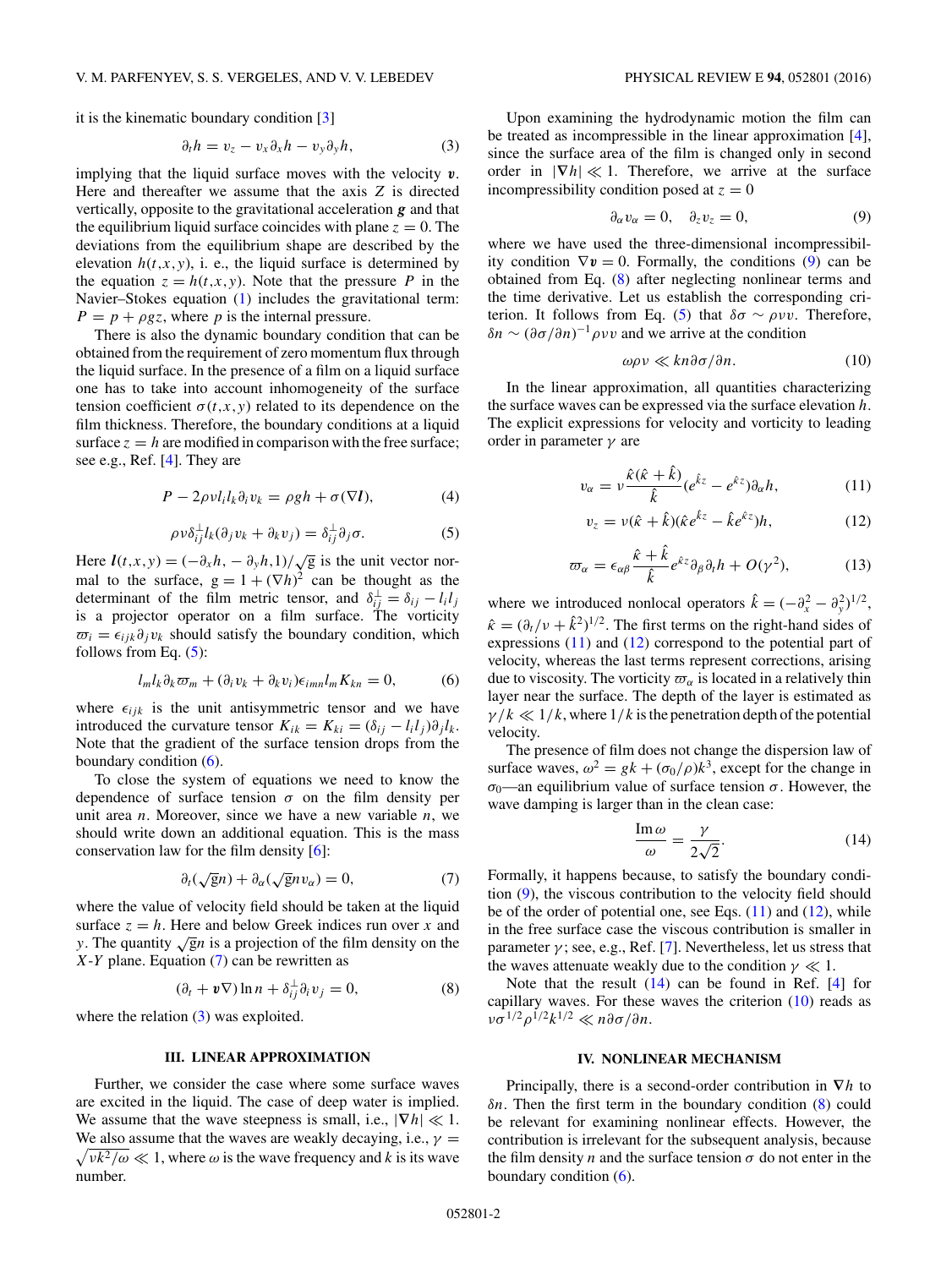<span id="page-2-0"></span>Thus, the generation mechanism of vertical vorticity is the same as in the free surface case [\[7\]](#page-4-0), except the change in the velocity field; see Eqs. [\(11\)](#page-1-0) and [\(12\)](#page-1-0). To find the *Z* component of the vorticity,  $\varpi_z$ , we should solve the equation

$$
\left(\partial_z^2 - \hat{\kappa}^2\right)\varpi_z = -\nu^{-1}\varpi_\alpha\partial_\alpha v_z,\tag{15}
$$

supplemented by the boundary condition

$$
\partial_z \varpi_z = \partial_\alpha h \partial_z \varpi_\alpha - \epsilon_{\alpha\gamma} (\partial_\alpha v_\beta + \partial_\beta v_\alpha) \partial_\beta \partial_\gamma h \qquad (16)
$$

posed at  $z = 0$  and  $\overline{\omega}_z \rightarrow 0$  at  $z \rightarrow -\infty$ . The relation (16) is just Eq. [\(6\)](#page-1-0) written up to second order in **∇***h*. By using Eqs.  $(11)$ – $(13)$ , we find a solution:

$$
\varpi_{z}(z) = \epsilon_{\alpha\beta} \left( e^{\hat{k}z} \frac{\hat{k}}{\hat{k}} \partial_{\beta} \partial_{t} h \right) (e^{\hat{k}z} \partial_{\alpha} h) \n+ \frac{\epsilon_{\alpha\beta}}{2} \hat{\kappa}^{-1} e^{\hat{k}z} \left[ (\partial_{\beta} \partial_{t} \hat{k}^{-1} h)(\hat{k} \hat{k} \partial_{\alpha} h) - \frac{\hat{k}}{\hat{k}} \partial_{\beta} h \partial_{\alpha} \partial_{t} \hat{k} h \right].
$$
 (17)

Here the first term represents the tilt of the vorticity [\(13\)](#page-1-0) due to the surface tilt and the other term is the result of rotated vorticity spreading into the bulk.

Since we consider the nonlinearity of the second order, the characteristic frequency  $\omega_v$  of vorticity  $\overline{\omega_z}$  can vary from zero to the order of the surface wave frequency  $\omega$ . If  $\omega_v \gg v k^2$ then the first term in the expression  $(17)$  is leading, otherwise both terms are of the same order. Furthermore, we assume  $\omega_v \ll v k^2$ , then one can substitute  $\hat{\kappa}$  by  $\hat{k}$  in the prefactor before brackets in the second line of Eq. (17). So, the first contribution on the right-hand side of Eq. (17) is localized on the scale  $\gamma/k$  near the surface, while the second contribution penetrates deeper, on a distance 1*/k*.

Let us consider the case of monochromatic pumping, when the absolute value of the wave vector is fixed. The expression for the slow vorticity  $(\omega_v \ll v k^2)$  at a liquid surface can be simplified and takes the form

$$
\varpi_z(0) = \epsilon_{\alpha\beta} \left( \frac{\hat{\kappa}}{\hat{k}} \partial_\beta \partial_r h \right) \partial_\alpha h + \epsilon_{\alpha\beta} \hat{k}^{-1} (\hat{\kappa} \partial_\alpha h \partial_\beta \partial_r h). \tag{18}
$$

To illustrate the relation we consider the case of two plane waves, propagating perpendicular to each other. Then the surface elevation can be modeled as

$$
h = H_1 \cos(\omega t - kx) + H_2 \cos(\omega t - ky), \qquad (19)
$$

and substituting this expression into Eq.  $(18)$ , we obtain

$$
\varpi_z(0) = -\frac{\sqrt{2} + 1}{2\gamma} H_1 H_2 \omega k^2 \sin(kx - ky). \tag{20}
$$

Note that the presented theory is correct if the higher-order nonlinear terms are small compared with the kept ones. We should estimate the nonlinear terms by using Eq. [\(2\)](#page-0-0), where the second-order terms for the velocity,  $v^{(2)}$ , have to be taken into account. From Eq. (18) we find  $v^{(2)} \sim \omega k h^2 / \gamma$ . Therefore, the nonlinear terms with  $v^{(2)}$  are small if  $(v^{(2)}\nabla)\varpi_z \ll v\Delta\varpi_z$ . Thus, in the case  $\omega_{\rm v} \lesssim v k^2$  we arrive at the condition  $kh \ll \gamma^{3/2}$ , which is stronger than the weak steepness condition  $kh \ll 1$ .

#### **V. STOKES DRIFT**

Now we analyze the motion of passive particles placed on a liquid surface and advected by the generated surface currents (18). Examining the trajectories of such particles is a natural way to observe and detect the generated vorticity. However, one should be careful upon treatment of the experimental data, because particles move not only horizontally, but also in a vertical direction with respect to the surface. And this vertical motion leads to the correction in measured velocity field associated with the Stokes mechanism [\[11\]](#page-4-0).

The position of each particle can be characterized by a twodimensional vector  $X = (X, Y)^T$ , which obeys the equation of motion:

$$
\frac{dX}{dt} = u(t, X),\tag{21}
$$

where  $u(t, X) \equiv v(t, X, h(t, X))$  is horizontal velocity at a liquid surface. Near some point  $x_0 = (x_0, y_0)^T$  we can expand the velocity field in a Taylor series:

$$
\mathbf{u}(t,\mathbf{x}) = \mathbf{u}(t,\mathbf{x}_0) + \hat{G} \cdot \delta \mathbf{x} + \cdots
$$
 (22)

Here  $\delta x = x - x_0$  and  $\hat{G}$  is a velocity gradient tensor, its four components are

$$
G_{\alpha\beta} = \partial_{\beta} u_{\alpha}(t, x_0) = \partial_{\beta} v_{\alpha}(t, x_0, z)|_{z=h} + \partial_z v_{\alpha}(t, x_0, h)\partial_{\beta}h.
$$
\n(23)

Now we solve Eq.  $(21)$  up to second order in parameter  $|\nabla h| \ll 1$  by using an iterative method. The particle displacement is  $\delta X = \delta X_0 + \delta X_1$ , where

$$
\delta X_0 = \int u(t,x_0)dt, \quad \delta X_1 = \int \hat{G} \cdot \delta X_0 dt,
$$

and we need to keep only linear terms in  $\delta X_0$  and  $\hat{G}$  to calculate  $\delta X_1$ .

Experimentally, the velocity field is reconstructed according to the definition  $\delta X/\delta t$ . To find  $\delta X$  one should process consecutive images. If the time difference between these images is much smaller than the wave period  $2\pi/\omega$ , we can neglect the  $\delta X_1$  contribution and the velocity field captured by the fast camera is just  $u(t, x)$ . To obtain the stationary velocity we should average the expression over time (over many pairs of images). In principle, it is also possible to use a slow camera for registration and capture only a slow motion. In this case, the time difference between consecutive images must be a multiple of the wave period  $2\pi/\omega$ , and we need to take  $\delta X_1$ contributions into account. For our particular case, due to the boundary condition [\(9\)](#page-1-0), one finds  $\delta X_1 = 0$  and therefore the reconstructed velocity field will be the same.

To calculate the vertical vorticity one should take the curl from the reconstructed velocity, i.e.,  $\overline{\omega}_R =$  $\langle \epsilon_{\alpha\beta} \partial_{\alpha} v_{\beta}(t, x, h(t, x)) \rangle$ , where angular brackets denote averaging over time. Up to the second order, we obtain

$$
v_{\beta}(t, x, h) = v_{\beta}(t, x, 0) + h \partial_z v_{\beta}(t, x, 0), \tag{24}
$$

and then

$$
\varpi_R = \varpi_z(0) + \langle \epsilon_{\alpha\beta} \partial_\alpha h \partial_z v_\beta(t, x, 0) \rangle. \tag{25}
$$

Here we drop a term  $h\partial_z\varpi_z(t, x, 0)$ , since it is of third order in **∇***h* according to the boundary condition (16). The last term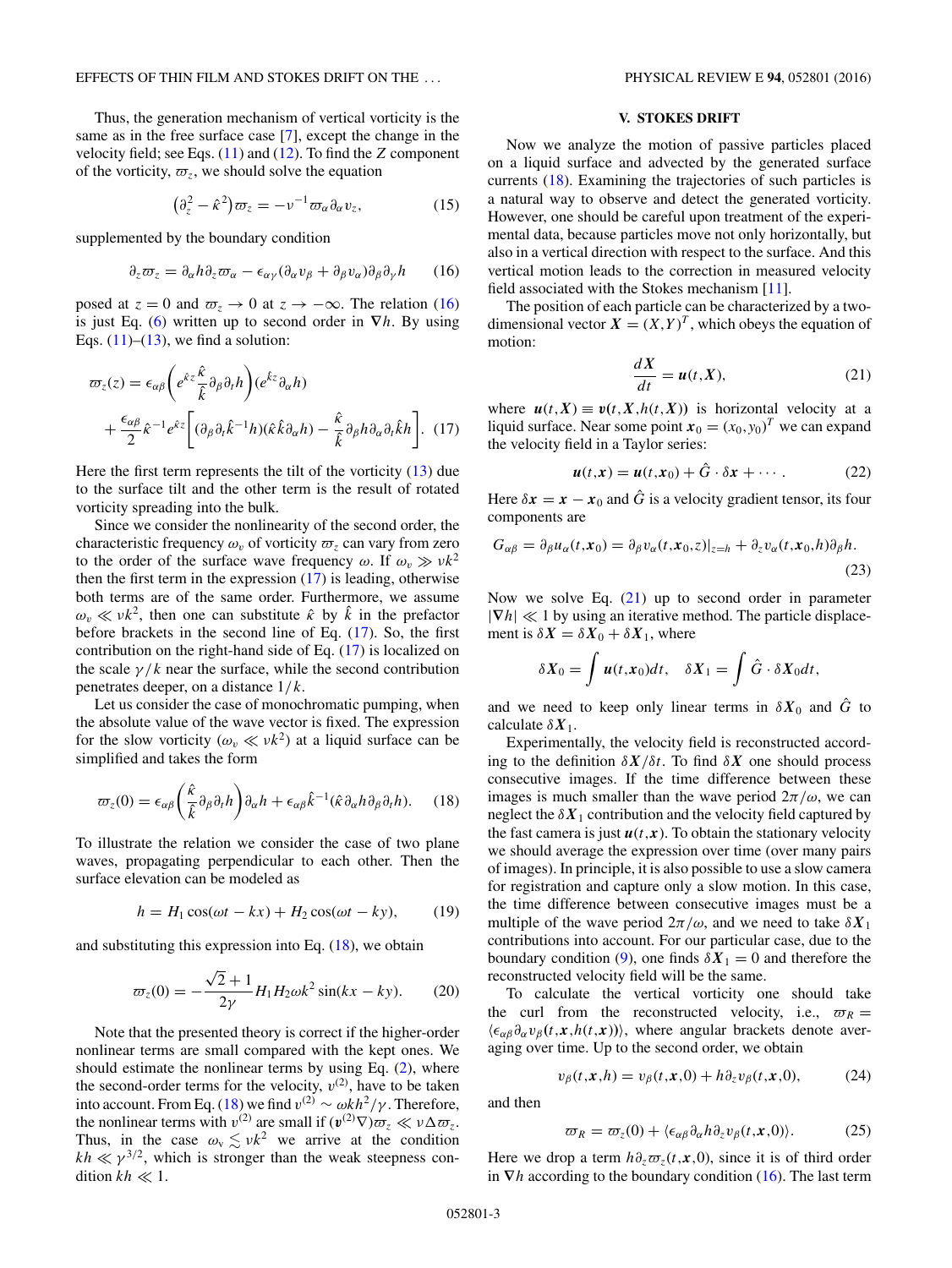<span id="page-3-0"></span>in expression  $(25)$  represents the correction to the previously obtained vorticity  $(18)$ , which is associated with the Stokes drift. Use of Eq.  $(11)$  leads to a compact equation

$$
\varpi_R = \epsilon_{\alpha\beta} \hat{k}^{-1} (\hat{\kappa} \partial_\alpha h \partial_\beta \partial_t h). \tag{26}
$$

Finally, for the surface elevation given by the expression [\(19\)](#page-2-0), we find

$$
\varpi_R = -\frac{1}{2\gamma} H_1 H_2 \omega k^2 \sin(kx - ky). \tag{27}
$$

#### **VI. DISCUSSION**

Comparing the results [\(17\)](#page-2-0) and [\(20\)](#page-2-0) with ones obtained in Ref. [\[7\]](#page-4-0), we conclude that the vertical vorticity generation by surface waves in the presence of a thin film at a liquid surface is more effective than in the case of liquid with free surface for surface waves of the same amplitude. The vorticity amplitude is enhanced by the additional factor  $\gamma^{-1} = (\omega k^2 / v)^{1/2} \gg 1$ , which is the quality factor of surface waves at the presence of the film up to a numerical factor; see expression [\(14\)](#page-1-0). However, the quality factor is less than that for surface waves in liquid with a free surface by the same factor  $\gamma$ . Thus, the reverse side is that surface waves are excited less efficiently in the presence of the film. In fact these two phenomena are closely related to each other. Indeed, according to Eq. [\(15\)](#page-2-0) the source of vertical vorticity  $\overline{\omega}_z$  is a horizontal vorticity  $\overline{\omega}_{\alpha}$  slightly rotated by the velocity field. The vorticity  $\overline{\omega}_{\alpha}$  is determined by the nonpotential contribution to the velocity field, and it contains an additional factor  $\gamma^{-1}$  due to the boundary condition [\(9\)](#page-1-0), when a thin film is presented at a liquid surface; see Eq. [\(13\)](#page-1-0) and Ref. [\[7\]](#page-4-0). Such parametric increase in the horizontal vorticity leads to more effective generation of the vertical vorticity  $\varpi$ <sub>z</sub> and simultaneously to the stronger wave damping. We also would like to note that exactly the same enhanced mechanism of vorticity generation takes place in freely suspended thin smectic films, which perform transverse oscillations [\[8\]](#page-4-0). But one needs to remember that this system is very different in detail: transverse oscillations have another dispersion law and the spatial structure of eigenmodes is more complicated. So, the direct comparison with considered system is not very meaningful.

The most probable experimental scheme intended to observe the generated vertical vorticity  $\varpi$ , is to examine trajectories of the passive particles placed on the liquid surface [\[7,9,10\]](#page-4-0). Then one should take into account the Stokes mechanism [\[11\]](#page-4-0). We showed that the Stokes drift does not misrepresent the generated vorticity. Its influence preserves the spatial structure and the sign of the vorticity, only diminishing its amplitude; compare Eqs. [\(18\)](#page-2-0) and (26). In particular, the resulting surface motion of particles is described by expression (27) for the two perpendicular plane waves.

Generally, a simple way to detect the surface flow associated with  $\overline{\omega}_z$  is to establish the direction of the motion of the particles.

It is worth here to discuss the role of Stokes drift in the case of a liquid with a free surface, where it turns out to be similar. For the specific examples of a liquid elevation  $h(t, x, y)$ considered in Ref. [\[7\]](#page-4-0), the vorticity of Lagrangian-mean flow produced by the Stokes mechanism at a liquid surface (both discussed methods of velocity measurement give the same result) has the same spatial structure as Eqs. (14) and (16) in Ref. [\[7\]](#page-4-0), but with the prefactor  $2 + \sqrt{2}$  replaced by −1. Thus, the resulting prefactor in the reconstructed vorticity  $\varpi_R$  will be  $1 + \sqrt{2}$ . Note that there is an misprint in Ref. [\[7\]](#page-4-0)—the color legends in Figs. 2 and 4 must be inverted. Taking into account this error we obtain that the direction of motion of the particles in Fig. 4 cannot be explained by the Stokes drift alone, since this mechanism moves particles in the opposite direction. The fact can be treated as evidence of the surface flow associated with vertical vorticity.

Finally, we would like to note that capillary effects [\[12\]](#page-4-0) can also affect the velocity field reconstructed from the motion of floating particles and they are also of great interest for experimentalists. However, the consideration of capillary effects is beyond the scope of the present paper.

#### **VII. CONCLUSION**

To summarize, we showed that the presence of a thin film on a liquid surface parametrically increases the vertical vorticity generated by surface waves in comparison with the case of a liquid with a free surface. The parameter is related to the quality factor of surface waves and an explicit expression for vorticity in terms of surface elevation [\(17\)](#page-2-0) was obtained. The expression was analyzed for the simplest case of two perpendicular plane waves [\(19\)](#page-2-0) and some quantitative predictions [\(20\)](#page-2-0) were made.

Next, we analyzed the most probable PIV experimental scheme intended to observe the generated vertical vorticity and found that the Stokes mechanism should be taken into account upon treatment experimental data. It leads to the correction in measured velocity field, which was also calculated; see Eqs. [\(25\)](#page-2-0) and (27). We believe that obtained results allow us to understand better the phenomenon of vorticity generation by surface waves and will be of great interest to experimentalists involved in this research.

#### **ACKNOWLEDGMENTS**

We are grateful to O. Bühler for a comment about Stokes drift. This work was supported by the Russian Science Foundation, Grant No. 14-22-00259.

- [1] G. B. Johnson and P. H. Raven, *Biology*, 6th ed. (McGraw-Hill, Boston, 2002).
- [3] H. Lamb, *Hydrodynamics*, 6th ed. (Dover Publications, New York, 1945).
- [2] A. Soloviev and R. Lukas, *The Near-Surface Layer of the Ocean: Structure, Dynamics and Applications*, 2nd ed. (Springer Science & Business Media, Dordrecht, 2014).
- [4] L. D. Landau and E. M. Lifshitz, *Course of Theoretical Physics*, Fluid Mechanics, 2nd English ed. (Pergamon Press, Oxford, 1987), Vol. 6.